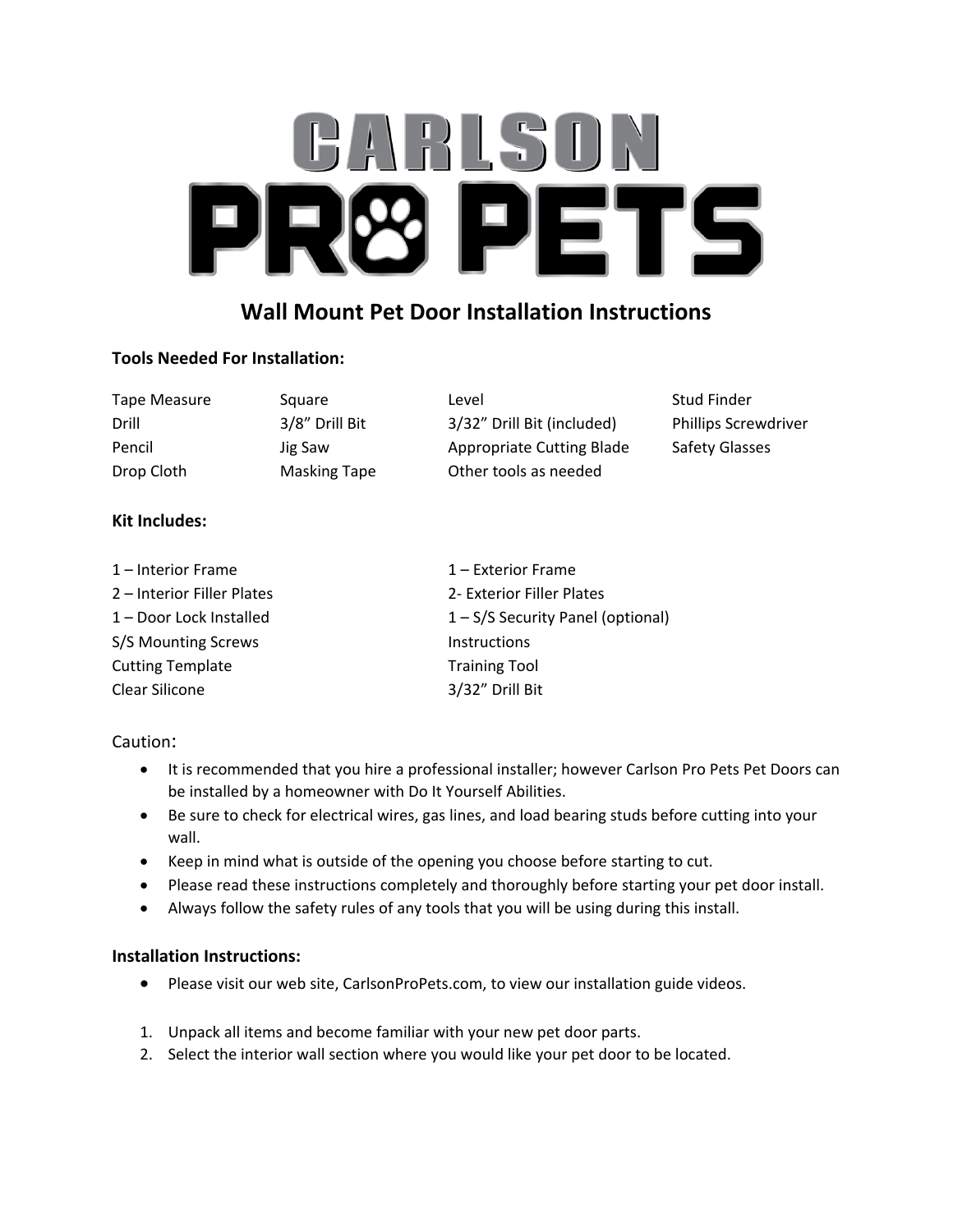- 3. Using a stud finder, locate the wall studs and mark the edge. For ease of installation it is simpler to work from the left side stud. This will make notching for the door lock easier as explained later.
- 4. Measure the height of your pet at the shoulders, add 5" to this measurement and mark this height on the wall.
- 5. Align the top of the template with the height marking and dotted vertical line with the stud location marking. Tape the upper corner of your template in this location.
- 6. Using a level verify that your template is level, both horizontally and vertically. Tape the template to the wall so that it will not move. Verify that the opening cutout shown on the template is in the right location and correct height for your pet. Also, verify that your template is level and plumb before cutting into the wall.

**\*X-Large frames will require cutting a wall stud in most applications. Have a professional verify that you are not cutting a load bearing wall stud. Major damage will result if a load bearing wall support is cut.**

- 7. It is advisable to lay a drop cloth in front of the area you will be cutting to protect your flooring and minimize clean up once you are finished.
- 8. Using a drill, with a 3/8" drill bit, drill the 4 corners as marked on the template. This will give you a place to start when cutting your opening. These 4 holes can be drilled through the outer wall at the same time if your bit is long enough.
- 9. Drill the lock cutout location with the same 3/8" drill bit, only going through the interior wall.
- 10. Drill the 4 Security panel mount locations using the same 3/8" drill bit. These holes only need to be ¾" deep.
- 11. Take your jig saw, or appropriate saw for your materials, and cut the opening in your interior wall following the cut mark on the template.
- 12. Remove the section that you just cut.
- 13. Remove any insulation in the opening that you just cut. \*Safety glasses, gloves, long sleeve shirt, and a dust mask are recommended when working with insulation.
- 14. Using a small square and the interior opening you just cut, transfer and mark the four corners on the outside wall.
- 15. After you have verified that your markings are level and square, drill the four corners with the 3/8" drill bit.
- 16. From the outside of the house, use the template from your interior cut, to connect the 4 corner holes that you just drilled. Verify that everything is square and plumb before taping the template to the wall.
- 17. Using the appropriate saw and blade for you siding, cut the exterior wall opening.
- 18. Test fit both the interior and exterior frame into your opening to verify that everything fits well and there is no binding. If necessary trim small amounts to ensure a proper fit.
- 19. It is recommended that you frame in the opening using the same size framing lumber as your house was built with, making sure to notch the right hand stud for the lock.

20. Install the exterior and interior frame, but do not install the screws at this point. **\*Due to the various styles and types of siding there are multiple ways to mount and/or trim the exterior frame. Consult a professional as needed to ensure that your new pet door is secure and weather tight.**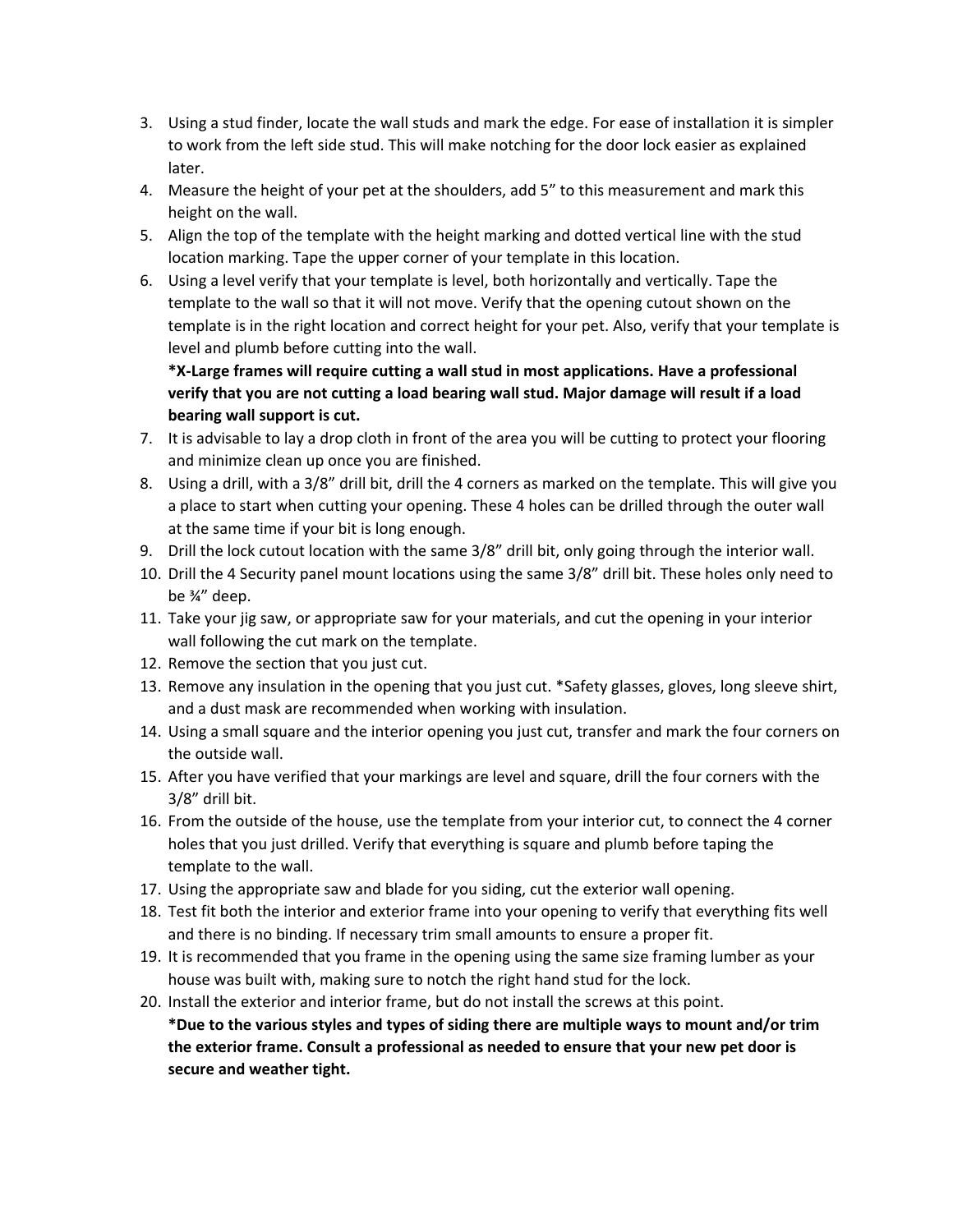- 21. Install the Interior and exterior filler panels. The exterior filler panels will slide behind the interior frame. The interior filler panels will slide over the exterior frame.
- 22. Verify that everything is fitting properly and drill holes for the S/S mounting screws, using the 3/32" drill bit provided.
- 23. Install the interior and exterior mounting screws with a Philips screwdriver.
- 24. Verify that the door operates smoothly, that everything is square, and fitted correctly.
- 25. Using the clear silicone sealer provided, seal around the entire outside frame edge. Also apply a small amount of sealer in the corners and everywhere the interior and exterior frame flanges meet, being sure to smooth the sealer out so that it will not interfere with the door operation. It should not be necessary to seal the interior frame, but it can be done if desired.
- 26. Train your pet to become comfortable using their new pet door with the training tool provided.
- 27. Sit back and relax knowing that your pet can come and go as needed without assistance.
- Please note that your new pet door is sealed with a high quality, double pile gasket which will take 1-2 weeks, depending on use, to fully break in and seat against the frame.

Thank You for purchasing a **Carlson Pro Pets, Pet Door** The Finest Pet Door Available

Contact Carlson Pro Pets directly at the following: Carlson Pro Pets Toll Free: 1-800-234-1069 E-Mail: [Support@CarlsonProducts.com](mailto:Support@carlsonproducts.com)